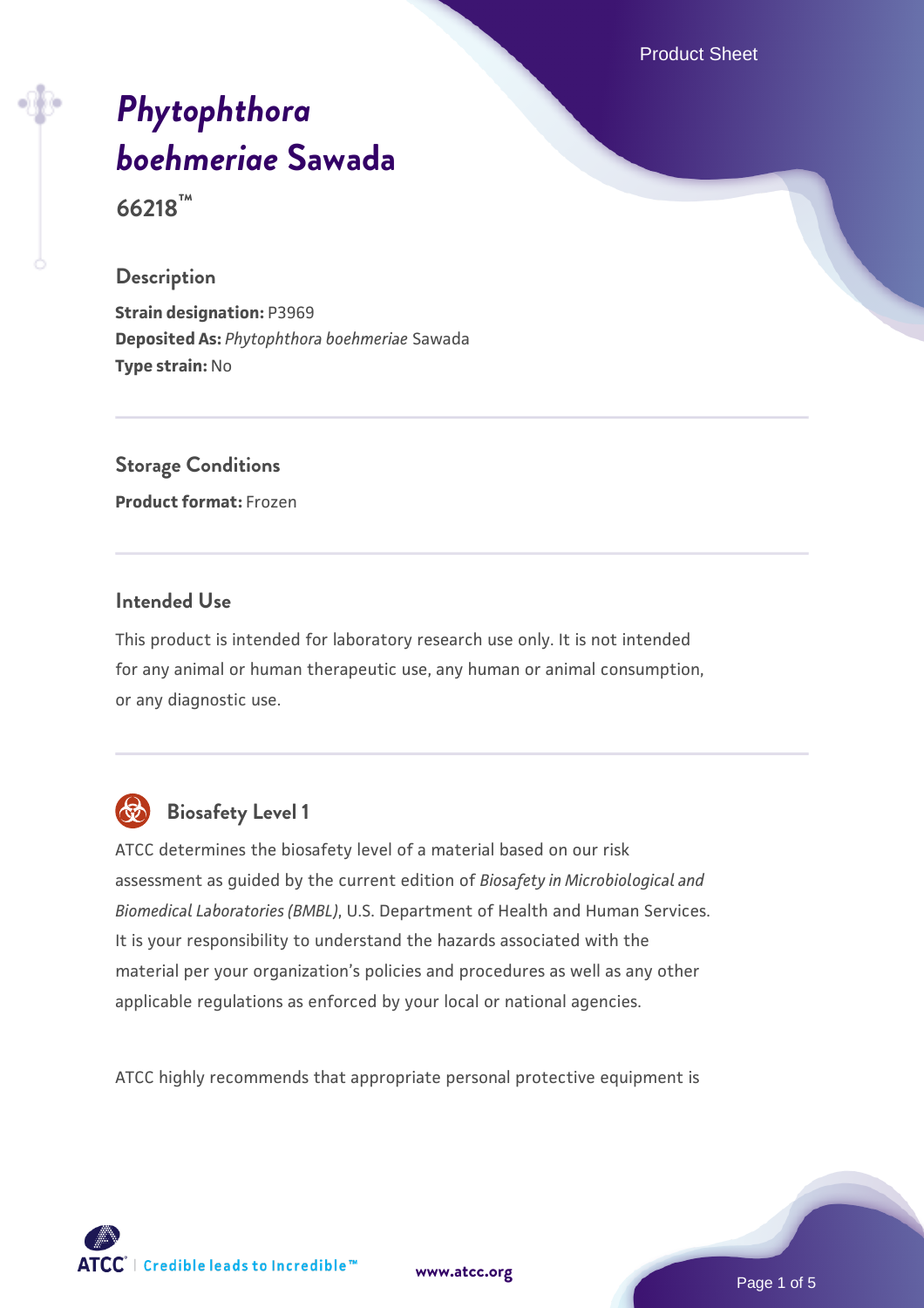#### **[Phytophthora boehmeriae](https://www.atcc.org/products/66218) [Sawada](https://www.atcc.org/products/66218)** Product Sheet **66218**

always used when handling vials. For cultures that require storage in liquid nitrogen, it is important to note that some vials may leak when submersed in liquid nitrogen and will slowly fill with liquid nitrogen. Upon thawing, the conversion of the liquid nitrogen back to its gas phase may result in the vial exploding or blowing off its cap with dangerous force creating flying debris. Unless necessary, ATCC recommends that these cultures be stored in the vapor phase of liquid nitrogen rather than submersed in liquid nitrogen.

#### **Certificate of Analysis**

For batch-specific test results, refer to the applicable certificate of analysis that can be found at www.atcc.org.

## **Growth Conditions Medium:**  [ATCC Medium 343: V8 juice agar](https://www.atcc.org/-/media/product-assets/documents/microbial-media-formulations/3/4/3/atcc-medium-0343.pdf?rev=fbf48fa24e664932828269db1822ab12)

**Temperature:** 24°C

#### **Material Citation**

If use of this material results in a scientific publication, please cite the material in the following manner: *Phytophthora boehmeriae* Sawada (ATCC 66218)

#### **References**

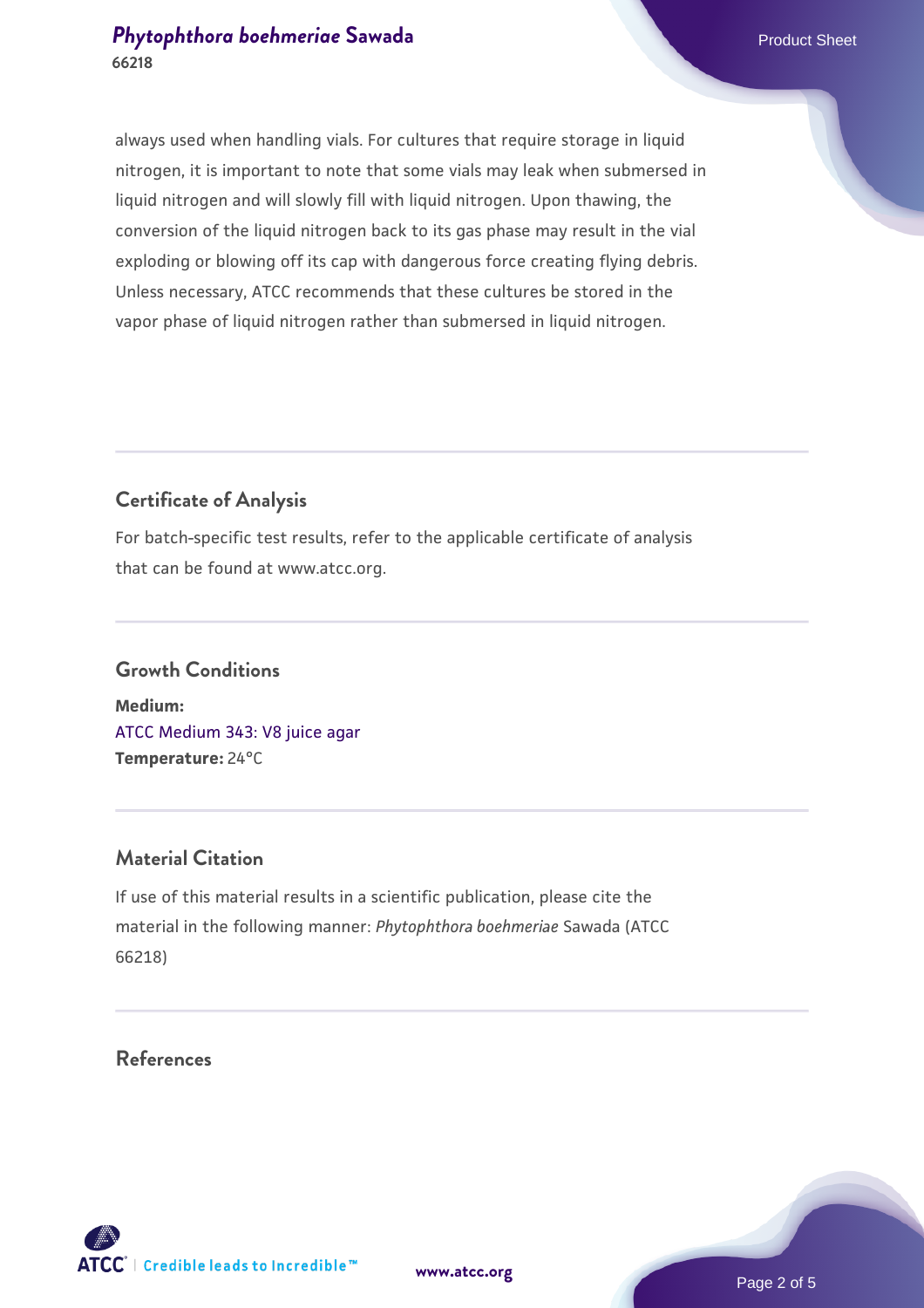#### **[Phytophthora boehmeriae](https://www.atcc.org/products/66218) [Sawada](https://www.atcc.org/products/66218)** Product Sheet **66218**

References and other information relating to this material are available at www.atcc.org.

#### **Warranty**

The product is provided 'AS IS' and the viability of ATCC® products is warranted for 30 days from the date of shipment, provided that the customer has stored and handled the product according to the information included on the product information sheet, website, and Certificate of Analysis. For living cultures, ATCC lists the media formulation and reagents that have been found to be effective for the product. While other unspecified media and reagents may also produce satisfactory results, a change in the ATCC and/or depositor-recommended protocols may affect the recovery, growth, and/or function of the product. If an alternative medium formulation or reagent is used, the ATCC warranty for viability is no longer valid. Except as expressly set forth herein, no other warranties of any kind are provided, express or implied, including, but not limited to, any implied warranties of merchantability, fitness for a particular purpose, manufacture according to cGMP standards, typicality, safety, accuracy, and/or noninfringement.

#### **Disclaimers**

This product is intended for laboratory research use only. It is not intended for any animal or human therapeutic use, any human or animal consumption, or any diagnostic use. Any proposed commercial use is prohibited without a license from ATCC.

While ATCC uses reasonable efforts to include accurate and up-to-date information on this product sheet, ATCC makes no warranties or representations as to its accuracy. Citations from scientific literature and patents are provided for informational purposes only. ATCC does not warrant

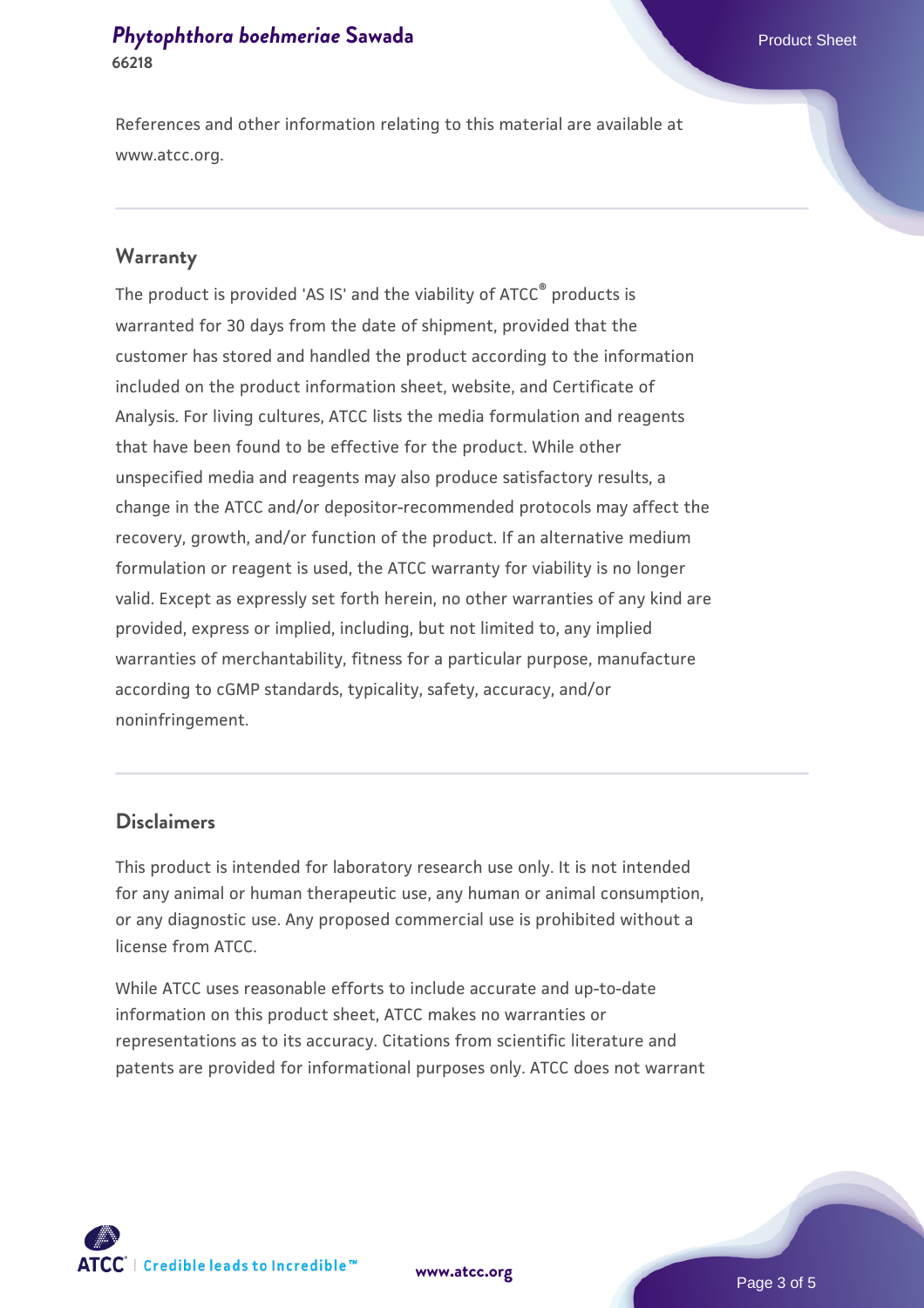that such information has been confirmed to be accurate or complete and the customer bears the sole responsibility of confirming the accuracy and completeness of any such information.

This product is sent on the condition that the customer is responsible for and assumes all risk and responsibility in connection with the receipt, handling, storage, disposal, and use of the ATCC product including without limitation taking all appropriate safety and handling precautions to minimize health or environmental risk. As a condition of receiving the material, the customer agrees that any activity undertaken with the ATCC product and any progeny or modifications will be conducted in compliance with all applicable laws, regulations, and guidelines. This product is provided 'AS IS' with no representations or warranties whatsoever except as expressly set forth herein and in no event shall ATCC, its parents, subsidiaries, directors, officers, agents, employees, assigns, successors, and affiliates be liable for indirect, special, incidental, or consequential damages of any kind in connection with or arising out of the customer's use of the product. While reasonable effort is made to ensure authenticity and reliability of materials on deposit, ATCC is not liable for damages arising from the misidentification or misrepresentation of such materials.

Please see the material transfer agreement (MTA) for further details regarding the use of this product. The MTA is available at www.atcc.org.

#### **Copyright and Trademark Information**

© ATCC 2021. All rights reserved. ATCC is a registered trademark of the American Type Culture Collection.

#### **Revision**

This information on this document was last updated on 2021-05-19

#### **Contact Information**